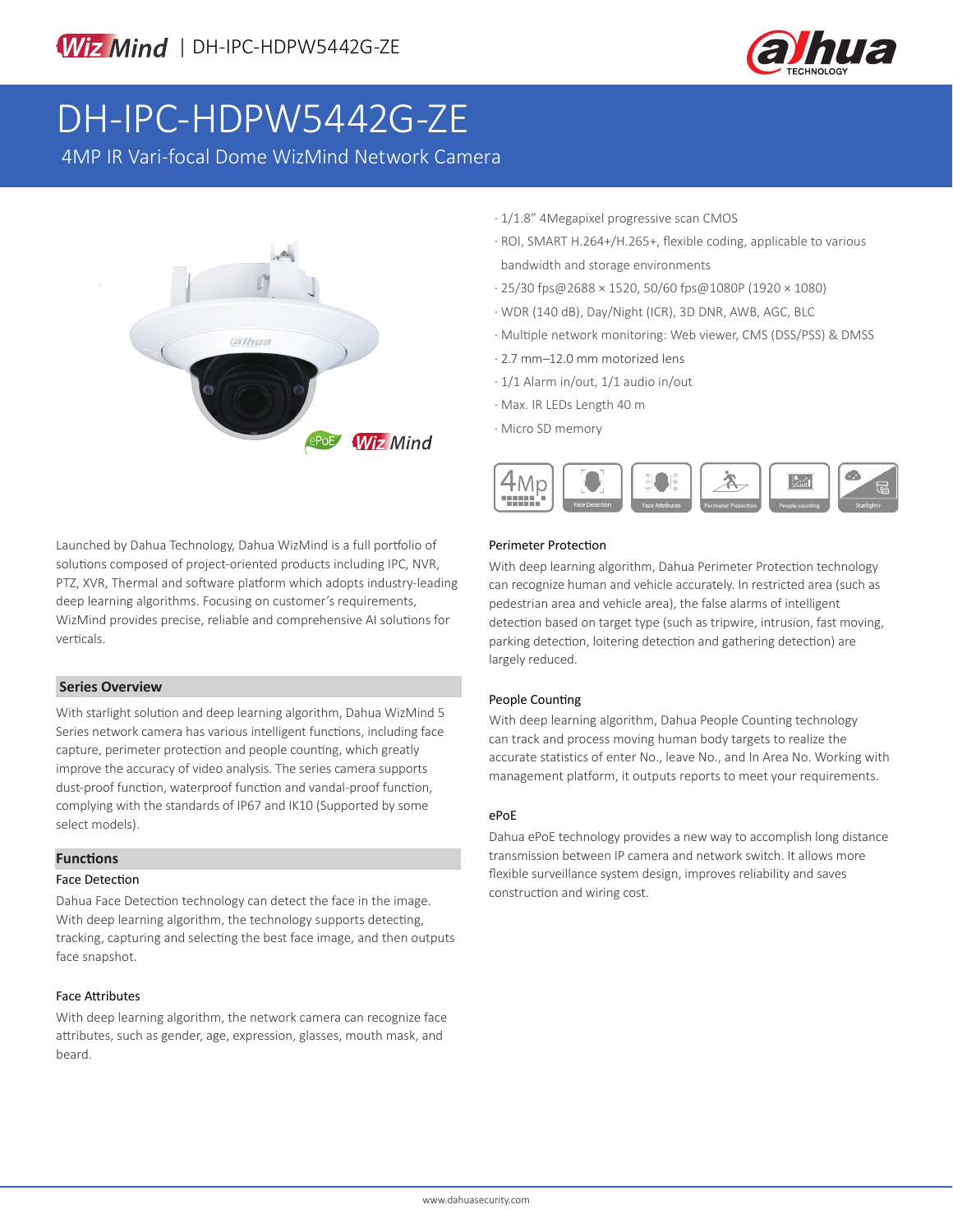# Wiz Mind | DH-IPC-HDPW5442G-ZE

# **Technical Specification**

| Camera                       |      |                                               |               |              |              |
|------------------------------|------|-----------------------------------------------|---------------|--------------|--------------|
| Image Sensor                 |      | 1/1.8" 4Megapixel progressive scan CMOS       |               |              |              |
| Max. Resolution              |      | 2688 (H) × 1520 (V)                           |               |              |              |
| RAM/ROM                      |      | 1 GB/128 MB                                   |               |              |              |
| <b>Scanning System</b>       |      | Progressive                                   |               |              |              |
| Electronic Shutter Speed     |      | Auto/Manual, 1/3 s-1/100000 s                 |               |              |              |
| S/N Ratio                    |      | Yes                                           |               |              |              |
| Minimum Illumination         |      | 0.003 Lux@F1.8                                |               |              |              |
| <b>Illumination Distance</b> |      | Distance up to 40 m (131 ft)                  |               |              |              |
| Illuminator On/Off Control   |      | Auto/Manual                                   |               |              |              |
| <b>Illuminator Number</b>    |      | 3 (IR LED)                                    |               |              |              |
| Pan/Tilt/Rotation Range      |      | Pan: 0°-355°; Tilt: 0°-75°; Rotation: 0°-355° |               |              |              |
| Lens                         |      |                                               |               |              |              |
| Lens Type                    |      | Motorized vari-focal                          |               |              |              |
| Mount Type                   |      | Board-in                                      |               |              |              |
| Focal Length                 |      | 2.7 mm-12.0 mm                                |               |              |              |
| Max. Aperture                |      | F1.8                                          |               |              |              |
| Angle of View                |      | H: 114°-47°, V: 62°-26°                       |               |              |              |
| Aperture Type                |      | Auto                                          |               |              |              |
| <b>Close Focus Distance</b>  |      | 1.2 m (3.94 ft)                               |               |              |              |
| DORI<br>Distance             | Lens | Detect                                        | Observe       | Recognize    | Identify     |
|                              | W    | 58 m (190 ft)                                 | 23 m (75 ft)  | 12 m (39 ft) | 6 m (20 ft)  |
|                              | т    | 131 m (430 ft)                                | 52 m (171 ft) | 26 m (85 ft) | 13 m (43 ft) |
|                              |      |                                               |               |              |              |

# Artificial Intelligence

ĺ

| <b>Face Detection</b>       | Face detection; track; optimization; snapshot; report<br>high quality picture; face enhancement; face exposure;<br>face attribute extract, 6 attributes and 8 expressions:<br>Gender, age, glasses, expressions (anger, calm, happiness,<br>sadness, disgust, surprise, confusion and fear), mask,<br>beard; face matting setting: face, single inch photo; three<br>snapshot methods: real-time snapshot, optimization<br>snapshot, quality priority; face angle filter; optimization<br>time setting |  |  |
|-----------------------------|--------------------------------------------------------------------------------------------------------------------------------------------------------------------------------------------------------------------------------------------------------------------------------------------------------------------------------------------------------------------------------------------------------------------------------------------------------------------------------------------------------|--|--|
| <b>Perimeter Protection</b> | Tripwire; intrusion; fast moving (the three functions<br>support the classification and accurate detection<br>of vehicle and human); loitering detection; people<br>gathering; parking detection                                                                                                                                                                                                                                                                                                       |  |  |
| <b>People Counting</b>      | Support the counting of enter number, leave<br>number, and pass number, and displaying and<br>outputting yearly/monthly/daily reports.<br>Support the counting of number in area, and 4 rules<br>configuration. Count number of people or stay time<br>and link alarm<br>Support queue management, and 4 rules<br>configuration. Count number of people or stay time<br>and link alarm                                                                                                                 |  |  |
| General Intelligence        |                                                                                                                                                                                                                                                                                                                                                                                                                                                                                                        |  |  |
| <b>Event Trigger</b>        | Motion detection, Video tampering, Scene changing,<br>Network disconnection, IP address conflict, Illegal<br>Access, Storage anomaly                                                                                                                                                                                                                                                                                                                                                                   |  |  |

| General Intelligence                    | Object Abandoned/Missing                                                                                                                                                                                                                                                                                                                                                                                                                                                      |  |  |  |
|-----------------------------------------|-------------------------------------------------------------------------------------------------------------------------------------------------------------------------------------------------------------------------------------------------------------------------------------------------------------------------------------------------------------------------------------------------------------------------------------------------------------------------------|--|--|--|
| <b>Heat Map</b>                         | Yes                                                                                                                                                                                                                                                                                                                                                                                                                                                                           |  |  |  |
| Video                                   |                                                                                                                                                                                                                                                                                                                                                                                                                                                                               |  |  |  |
| Compression                             | H.265, H.264, H.264B, H.264H,<br>MJPEG (only supported by sub stream)                                                                                                                                                                                                                                                                                                                                                                                                         |  |  |  |
| <b>Smart Codec</b>                      | Smart H.265+/ Smart H.264+                                                                                                                                                                                                                                                                                                                                                                                                                                                    |  |  |  |
| <b>Streaming Capability</b>             | 3 Streams                                                                                                                                                                                                                                                                                                                                                                                                                                                                     |  |  |  |
| Resolution                              | 2688 × 1520/2560 × 1440/2304 × 1296/1080P<br>(1920 × 1080)/1.3M (1280 × 960)/720P (1280 ×<br>720)/D1 (704 × 576/704 × 480)/VGA (640 × 480)/CIF<br>$(352 \times 288/352 \times 240)$                                                                                                                                                                                                                                                                                           |  |  |  |
|                                         | Main Stream: 2688 × 1520 (1 fps-25/30 fps)<br>2560 × 1440 (1 fps-25/30 fps)<br>1920 × 1080 (1 fps-50/60 fps)                                                                                                                                                                                                                                                                                                                                                                  |  |  |  |
| Frame Rate                              | Sub Stream: D1 (1 fps-25/30 fps)<br>D1 (1 fps-50/60 fps)                                                                                                                                                                                                                                                                                                                                                                                                                      |  |  |  |
|                                         | Third Stream: 1080P (1 fps-16 fps)                                                                                                                                                                                                                                                                                                                                                                                                                                            |  |  |  |
| <b>Bit Rate Control</b>                 | CBR/VBR<br>H.264: 32 Kbps-8192 Kbps                                                                                                                                                                                                                                                                                                                                                                                                                                           |  |  |  |
| <b>Bit Rate</b>                         | H.265: 19 Kbps-8192 Kbps                                                                                                                                                                                                                                                                                                                                                                                                                                                      |  |  |  |
| Day/Night                               | Auto(ICR)/Color/B/W                                                                                                                                                                                                                                                                                                                                                                                                                                                           |  |  |  |
| <b>BLC Mode</b>                         | BLC/HLC/WDR (140 dB)                                                                                                                                                                                                                                                                                                                                                                                                                                                          |  |  |  |
| <b>White Balance</b>                    | Auto/Natural/Street Lamp/Outdoor/Manual                                                                                                                                                                                                                                                                                                                                                                                                                                       |  |  |  |
| <b>Gain Control</b>                     | Auto/Manual                                                                                                                                                                                                                                                                                                                                                                                                                                                                   |  |  |  |
| Noise Reduction                         | 3D DNR                                                                                                                                                                                                                                                                                                                                                                                                                                                                        |  |  |  |
| <b>Motion Detection</b>                 | Off/On (4 Zone, Rectangle)                                                                                                                                                                                                                                                                                                                                                                                                                                                    |  |  |  |
| Region of Interest                      | Off/On (4 Zone)                                                                                                                                                                                                                                                                                                                                                                                                                                                               |  |  |  |
| Electronic Image Stabilization<br>(EIS) | Yes                                                                                                                                                                                                                                                                                                                                                                                                                                                                           |  |  |  |
| <b>Smart Illumination</b>               | Yes                                                                                                                                                                                                                                                                                                                                                                                                                                                                           |  |  |  |
| Defog                                   | Yes                                                                                                                                                                                                                                                                                                                                                                                                                                                                           |  |  |  |
| Flip                                    | 0°/90°/180°/270°                                                                                                                                                                                                                                                                                                                                                                                                                                                              |  |  |  |
| Mirror                                  | Off/On                                                                                                                                                                                                                                                                                                                                                                                                                                                                        |  |  |  |
| <b>Privacy Masking</b>                  | Off/On (4 Area, Rectangle)                                                                                                                                                                                                                                                                                                                                                                                                                                                    |  |  |  |
| Audio                                   |                                                                                                                                                                                                                                                                                                                                                                                                                                                                               |  |  |  |
| <b>Audio Compression</b>                | G.711a, G.711Mu, G.726, AAC, G.723                                                                                                                                                                                                                                                                                                                                                                                                                                            |  |  |  |
| Alarm                                   |                                                                                                                                                                                                                                                                                                                                                                                                                                                                               |  |  |  |
| Alarm Event                             | No SD card;SD card full;SD card error;network<br>disconnection; IP conflict; illegal access; motion<br>detection; video tampering; Defocus<br>Detection; scene changing; intrusion; tripwire; aban<br>doned object; missing object; fast moving; parking<br>detection;loitering detection;people<br>gathering;audio detection;people counting;face<br>detection; voltage detection; People counting<br>in area;Stay alarm;People No. exception<br>detection; Queue Management |  |  |  |
| Network                                 |                                                                                                                                                                                                                                                                                                                                                                                                                                                                               |  |  |  |
| <b>Network</b>                          | RJ-45 (10/100 Base-T)                                                                                                                                                                                                                                                                                                                                                                                                                                                         |  |  |  |
| SDK and API                             | Yes                                                                                                                                                                                                                                                                                                                                                                                                                                                                           |  |  |  |